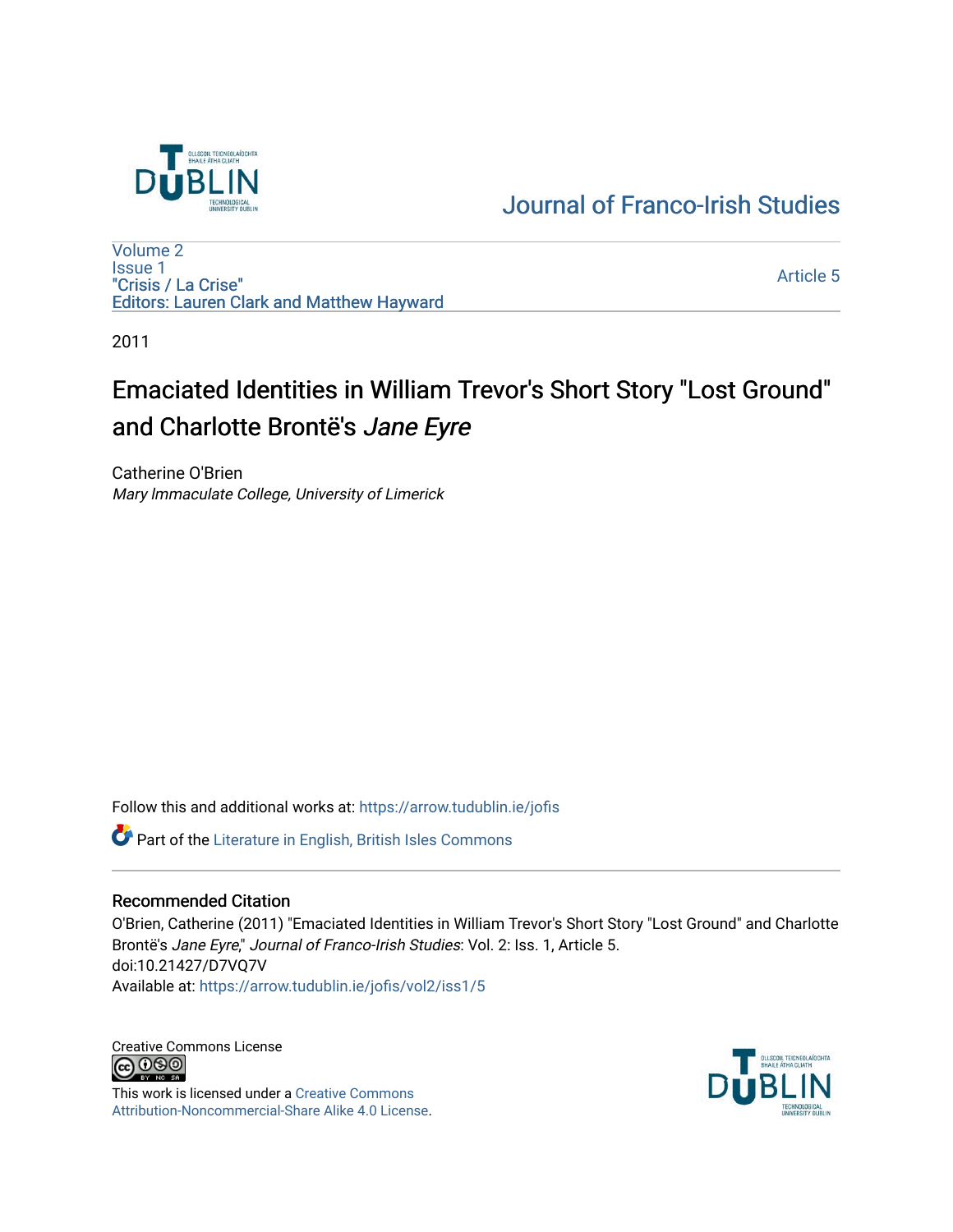## **Emaciated identities in William Trevor's short story "Lost Ground" and Charlotte Brontë's** *Jane Eyre*

*Catherine O'Brien, Mary Immaculate College, University of Limerick.*

Identity is egocentric. It emerges from the recesses of each individual's psyche and is therefore unique. We form a rudimentary notion of selfhood in the early stages of our development. Integral to this development is our presence within a family unit. Our families provide a safe haven within which we can express for the first time the vagaries of our personalities. However, the community of the family unit is not just responsible for supporting and therefore bolstering our sense of identity. It can also serve to influence that sense of identity, whether to criticise it or push it towards change. Yet the dynamic of the family unit is not the only factor that wields influence over our senses of self. The intricacies of the family unit are in constant correspondence with outside influences, be they societal, political, semantic, patriarchal tendencies, or whatever. This correspondence between the senses of self we construct of our own volition and those which are created for us by outside influences is not always harmonious.

With its potential for the demystification of "reality," literature serves to demonstrate the way in which individual identity can struggle to swim against the tide of collective identity which is pressed against it. In this article, I suggest that Charlotte Brontë's *Jane Eyre* (1847) and William Trevor's short story "Lost Ground" from the collection *After Rain* (1996) serve as examples of the kind of challenge that I have described. These texts facilitate an exploration of the extent to which individual identities can become emaciated to the point of disappearance when confronted with the tyranny of the systems which operate in society.

Before proceeding to examine these systems it would seem prudent at this juncture to clarify the general direction which this work will take. The tenets of both Jacques Lacan's and Jacques Derrida's theories will be used as a way of prising open both texts. In particular, Derrida's writings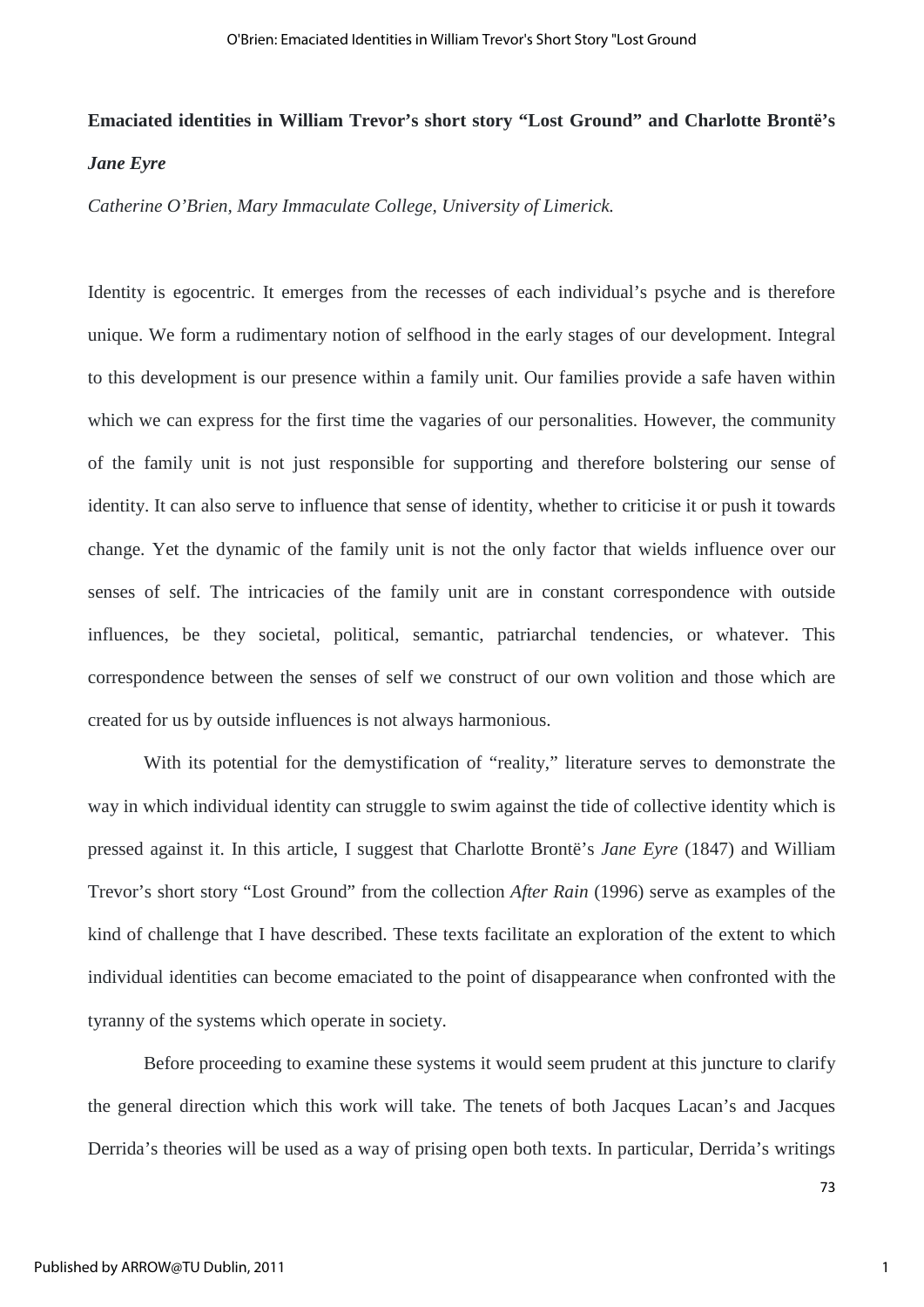will be employed in order to allow the reader to "travel within language" (Derrida & Malabou 2004, 207) without falling victim to its innate tendency to impose influential binaries which would impede our abilities to fully appreciate the feat both texts achieve. Both *Jane Eyre* and "Lost Ground" beautifully illustrate the perils of language and its propensity to colonise the intellect with its own objectives, but they also show the ability the author has to thwart this process. Both Charlotte Brontë and William Trevor colonise their own texts to such an extent that their basic integrity remains largely invulnerable to attack. Whilst both texts clearly host their own respective identity crises, the authors remain unflinchingly astute in their treatment of them, allowing the reader to recognise the often veiled and insidious forces at work in the constitution of identity.

The systems which restrict the organic emergence of identity are the linguistic and ideological structures with which we are forced to express ourselves. We can only resort to the realm of language, the only means we have of attempting to ascribe identity to ourselves. Language is used as the filter through which we distil the essence of our beings. We negotiate within the realm of language—psychological, social, familial, regional, ethnic, gender, geographical and biological identities. Jacques Lacan eloquently describes the constant tension which exists between the identity language actually describes and that which we seek to describe: "it is not a question of knowing whether I speak of myself in a way that confirms what I am, but rather of knowing whether I am the same as that which I speak" (Lacan 1977, 182).

Language is inherently flawed because words have no intrinsic meaning; they are, as Ferdinand de Saussure observed "unmotivated signs" (Saussure 1983, 69). The linguistic system only works because of a system of differences which have become naturalised. The meanings of words are therefore relational and cannot be defined in isolation. Words only acquire authority as part of the syntagmatic chain. The meanings of words are dependent not only on their difference from other words to elicit signification but also on their context. Although this system facilitates communication, it can also, by its very nature, prove to be quite hermetically closed. The overall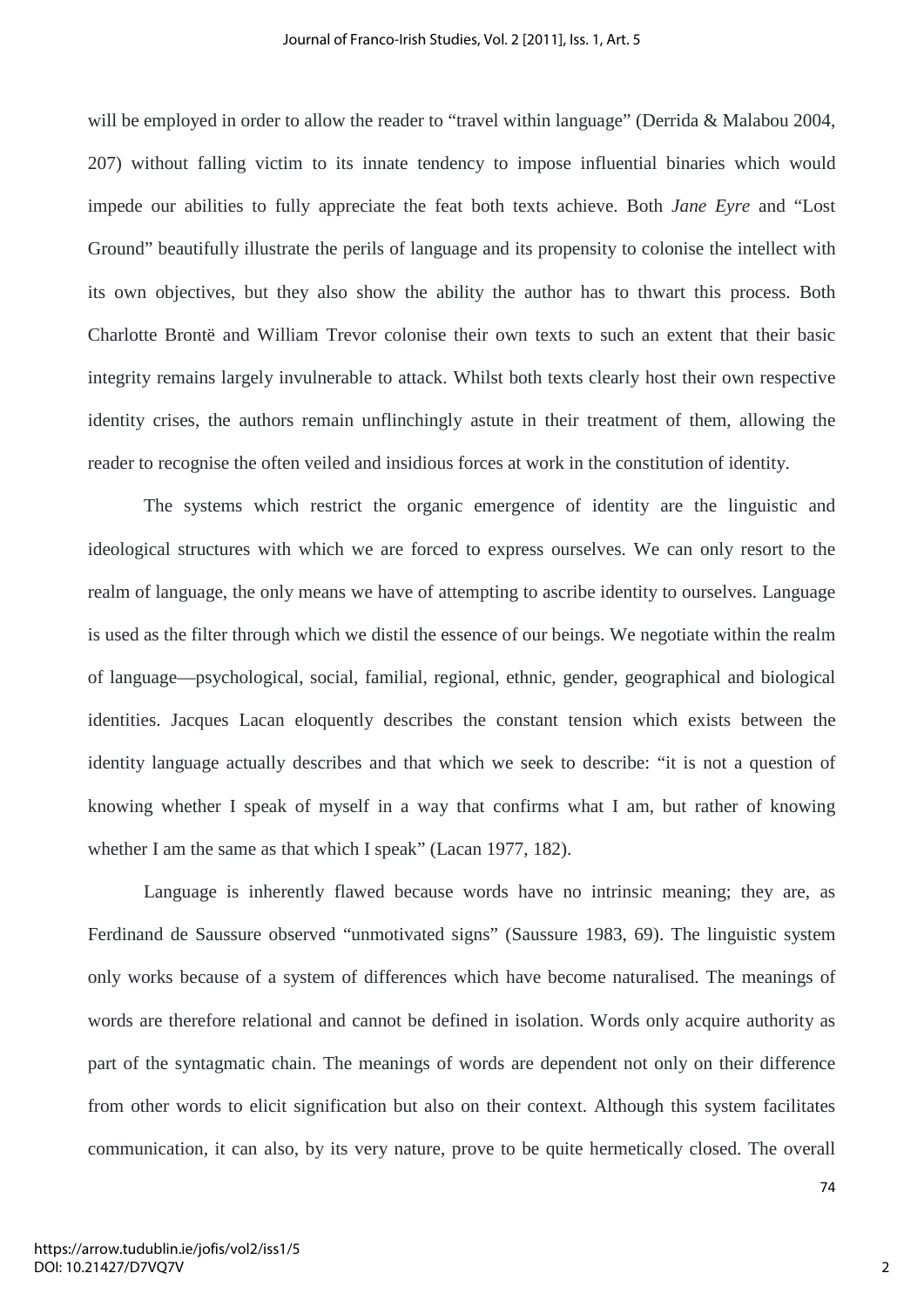composition of language and its detachment from reality leaves it vulnerable both to attack and colonisation by coercive forces.

Jacques Derrida identifies this aspect of language as logocentrism. He is opposed to logocentricity as he believes it places limits on the potentiality of meaning. His work *Writing and Difference* dispenses with all the ambiguity and enigma often associated with his work and proclaims that "language bears within itself the necessity of its own critique" (Derrida 2006, 358). However, to disentangle language completely from the logocentric system is a very difficult task. It involves moving beyond philosophy and tradition and

is much more difficult to conceive than is generally imagined by those who think they made it long ago with cavalier ease, and who in general are swallowed up in metaphysics in the entire body of discourse which they claim to have disengaged from. (Derrida 2006, 359)

Derrida's method of decentring—what he famously describes as deconstruction—provides a partial solution. It does not manage to distance itself completely from language but it does endeavour to disassemble the constituent elements—the nerves, sinews, muscles, as it were—that form the body of language and the ideology it disseminates. The language crisis runs parallel to the identity crises in both of the aforementioned texts and will be revisited throughout this essay.

Language is not pure experience but a distorted reflection and distillation of that experience. Derrida posits the notion that language's hold on reality is not as taut and steadfast as structuralists would like to believe. The application of his theories to work of Brontë and Trevor will enable us to appreciate the role language has to play both in jeopardising and restoring from the brink of erasure identities within both texts. Derrida's works mark a sustained attack on the naive assumption that any determinate meaning can be achieved when we are immersed in the realm of language which is dominated by semantic freeplay. Crucially, Derrida's writings also sought to address the frequent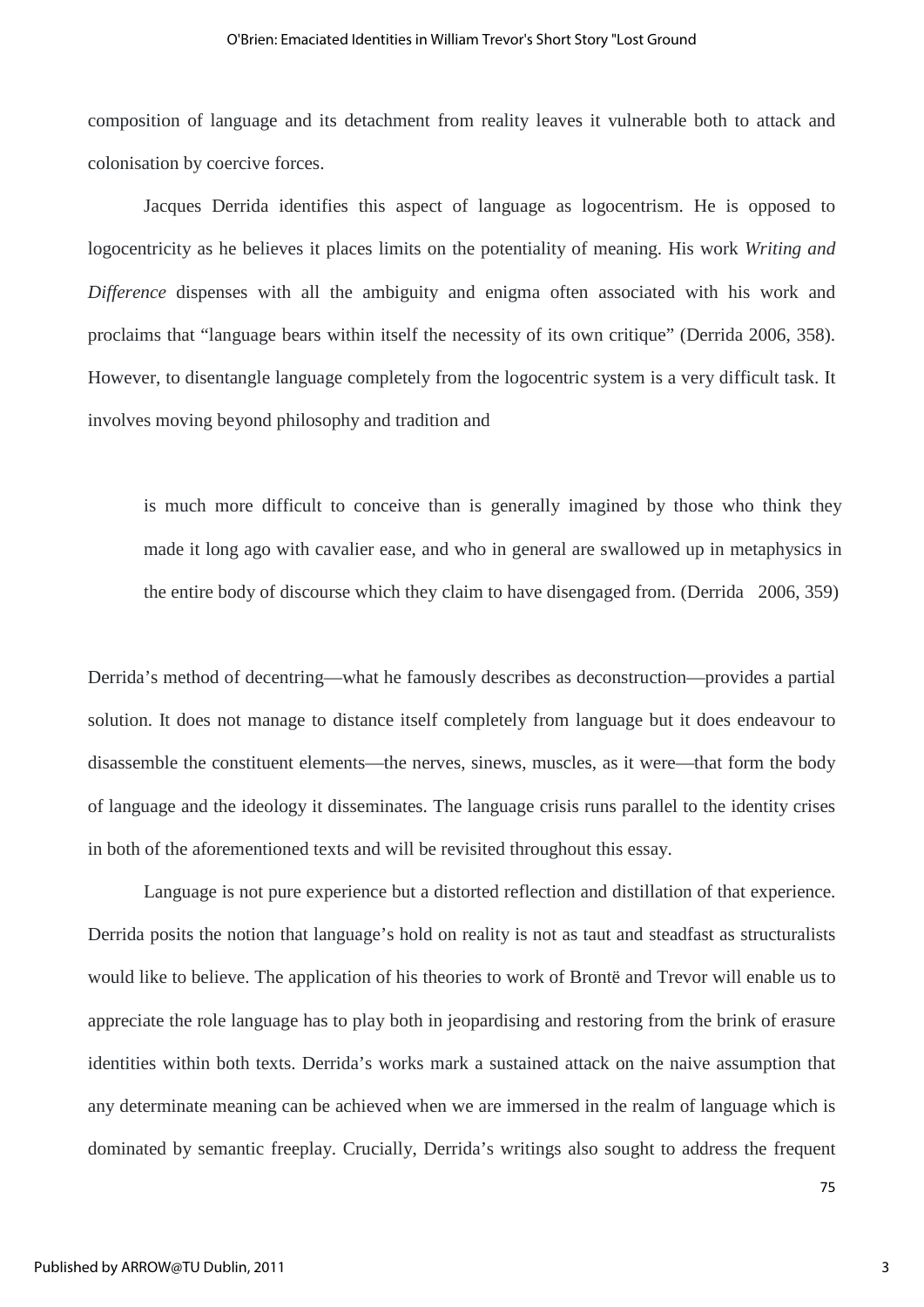singularity of the structuralist vision and voice the concerns of the identities which fall into the fissures this kind of determinism produces. In doing so, he exposed the potential of the tenets of structuralist thought to be manipulated in order to construct a power dynamic. False and often premeditated binaries were set in opposition in order for one side of the binary to assume superiority and control over the other. Derrida works to expose the manipulation of these binaries by dismantling and reconstructing them:

To deconstruct is a structuralist and anti-structuralist gesture at the same time: an edification, an artefact is taken apart in order to make the structures, the nerves, or as you say the skeletons appear, but also, simultaneously the ruinous precariousness of a formal structure that explained nothing, since it is neither a center, a principle, a force, nor even a law of events, in the most general sense of the word. (Derrida 1995, 83)

This explanation of the manner in which deconstruction works, and the objectives which it seeks to achieve, is extremely dense, encapsulating in a few short lines a number of Derrida's beliefs: language is never an accurate replica of reality but merely its reflection; language feeds off a system of binaries which are inherently flawed in that they operate under a determinate belief that one side of the binary has achieved superiority over the other. This belief stems from the notion that expression relies on a 'centre' of meaning from which all other meaning emanates. Derrida questions the reliability of such system, which by its very nature erases possible meanings by imposing a false centre of meaning.

In *Writing and Difference* Derrida concedes that a centre permits the "play of its elements inside its total form" however as he also observes:

76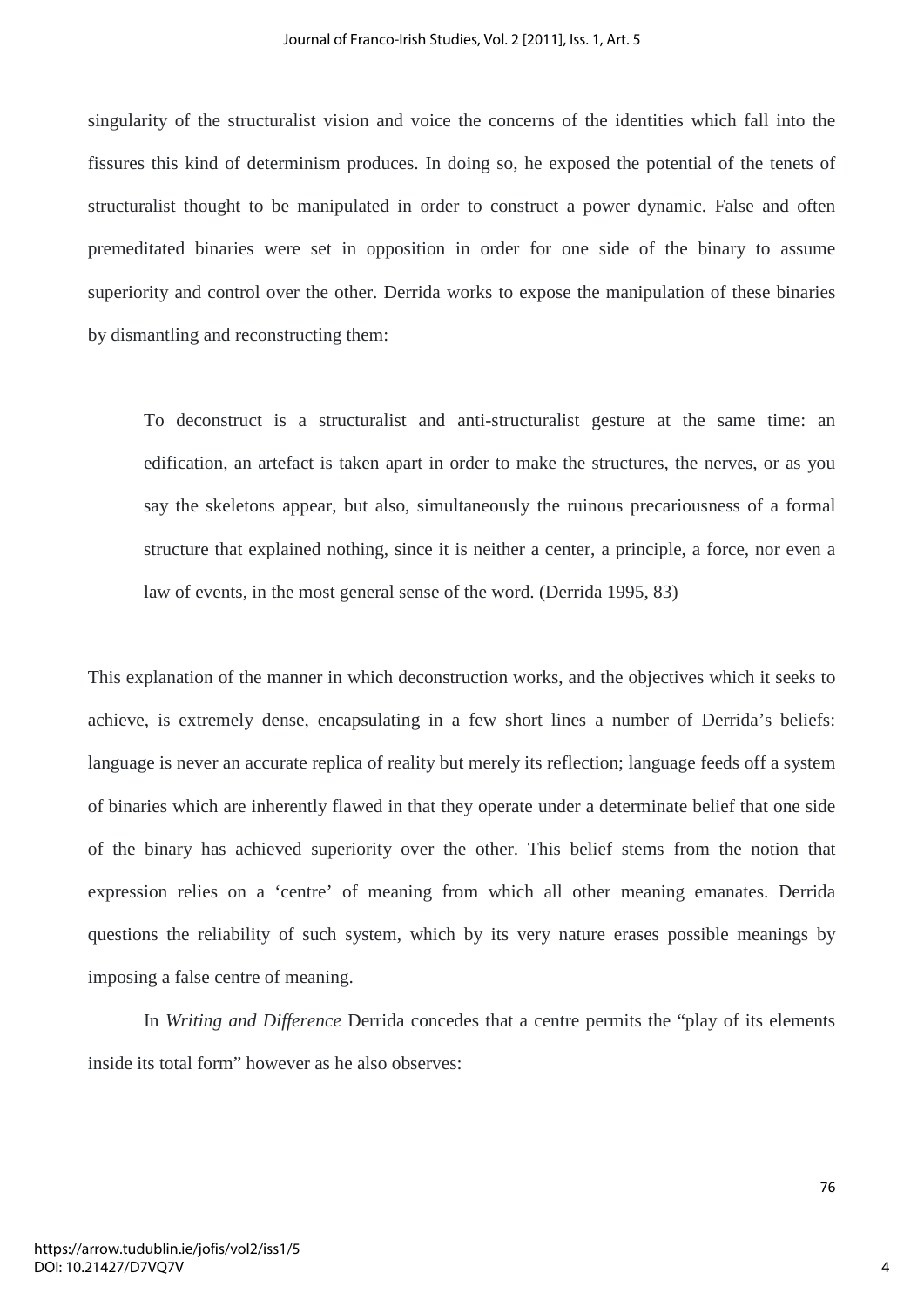The center also closes off the play which it opens up and makes possible. As center, it is the point at which the substitution of contents and elements, or terms is no longer possible. At the center, the permutation or the transformation of elements (which may of course be structures enclosed within a structure) is forbidden. (Derrida 2006, 352)

The centre ensconced within the protection of the structure becomes somehow invulnerable to attack, criticism and because of its deemed integral contribution, to the functioning of the structure: it "escapes structurality" (Derrida 2006, 352). Derrida boldly suggests in *Writing and Difference* that "the center is not the center" (Derrida 2006, 352). This bold suggestion ruptures our preconceived notion of the superiority of the centre. Deconstruction endeavours to take nothing for granted. Its neutrality lies in its ambition to disengage not only concepts from one another but the language which created them from these concepts in order to discern the true inner workings of the system. Derrida vocalises this ambition in his work *Limited Inc*, in which he asserts that "deconstruction does not consist in moving from one concept to another, but in reversing and displacing a conceptual order as well as the nonconceptual order with which it is articulated" (Derrida 1993, 21).

Ideologies are often disguised, seeming to function innocently within language. A Deconstructive feminist approach to Charlotte Brontë's *Jane Eyre* reveals that "a moment's mutiny" (Brontë 2003, 19) is all it takes to refocus the lens of attention on identities in crisis. In much the same manner as Derrida's deconstruction ruptures the binaries which construct meaning in order to examine them, *Jane Eyre* explores the notions of masculinity and femininity in a new and refreshing light.

Jane Eyre feels an outsider, "an interloper" (Brontë 2003, 24) in the home of her Aunt Reed, who has begrudgingly agreed to raise Jane in order to comply with the death-wish of her late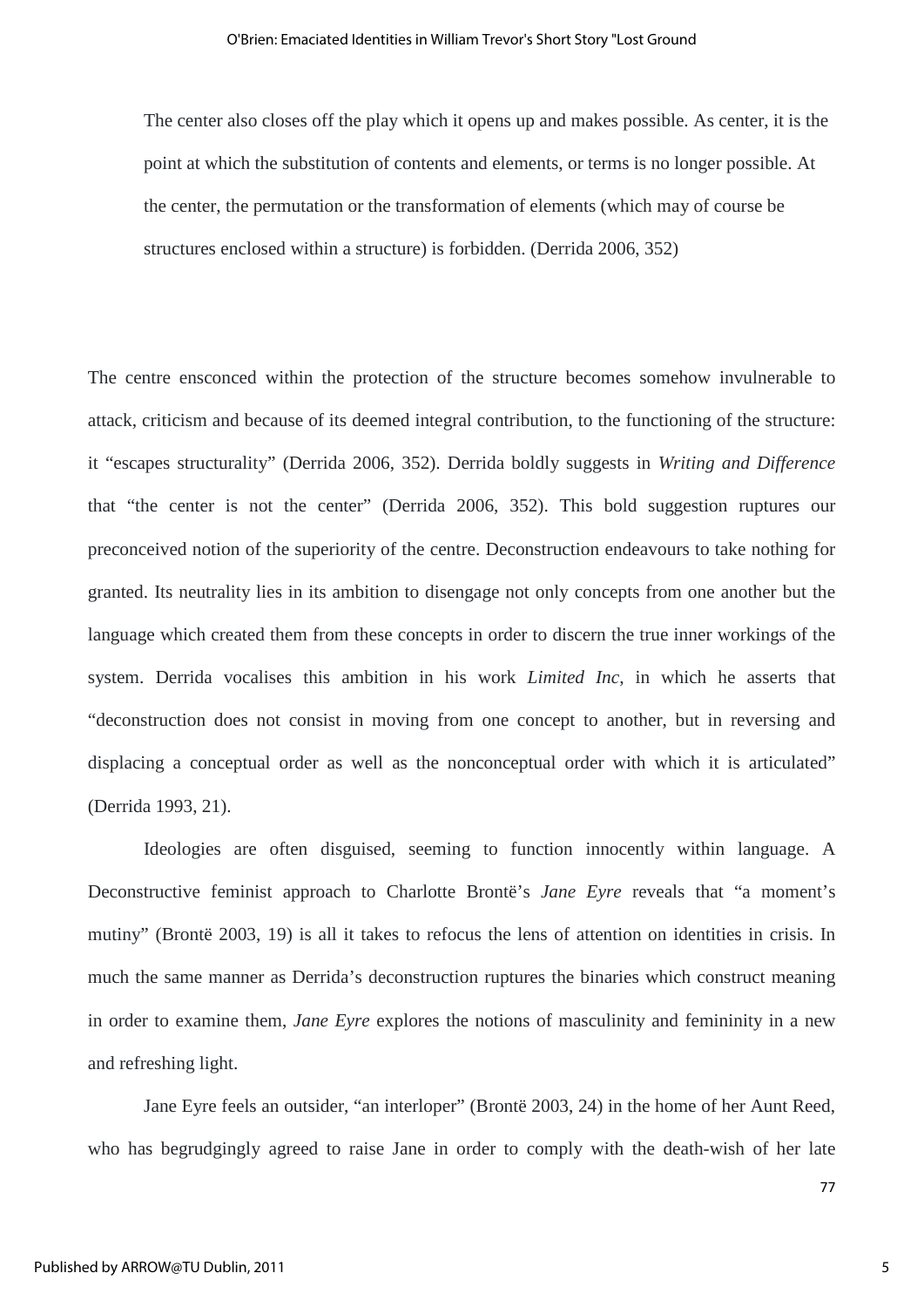husband. From the outset of the novel, it is clear that Jane is a passionate and wilful child who abhors the humiliating treatment she is subjected to. Jane confronts her Aunt about her demeaning treatment, and as a consequence is banished to Lowood. However, following her time at Lowood it is obvious that Jane has matured and her fiery passion has translated into contemplation: "it is in vain to say that human beings ought to be satisfied with tranquillity: they must have action; and they will make it if they cannot find it" (Brontë 2006, 125). Jane, in her very presence within the text, disrupts the conventional role played by females. She is not meek and reserved, but speaks with determination and vigour. In fact, the following commentary could be easily read as a feminist manifesto to rival the vigour of Simone de Beauvoir's comments in *The Second Sex*,

women are supposed to be very calm generally: but women feel just as men feel; they need exercise for their faculties, and a field for their efforts as much as their brothers do [. . .] it is thoughtless to condemn them, or laugh at them, if they seek to do more or learn more than custom has pronounced necessary for their sex. (Brontë 2006, 125-126)

Brontë's Jane does not adhere to the identity which has been ascribed to her. This identity of feminine refinement and beauty seeks to endanger Jane's development in her youth, and brings her alienation from her relatives. However, she quickly learns to value her difference and even in her youth becomes immune to attempts to violate it in any way. She states boldly: "this reproach to my dependence had become a vague sing-song in my ear, very painful and crushing but only half intelligible" (Brontë 2006, 20). The intrusion of the systems of conventional thought and categorisation of identity continues throughout Jane's life. It manifests itself once again during Mr Rochester's courtship of Miss Ingram—the antithesis of Jane Eyre. Miss Ingram is the embodiment of a convention that does not perturb Jane, who has no interest in the system she represents. Although she may appear glamorous and enticing on the outside, Jane is not affected:

6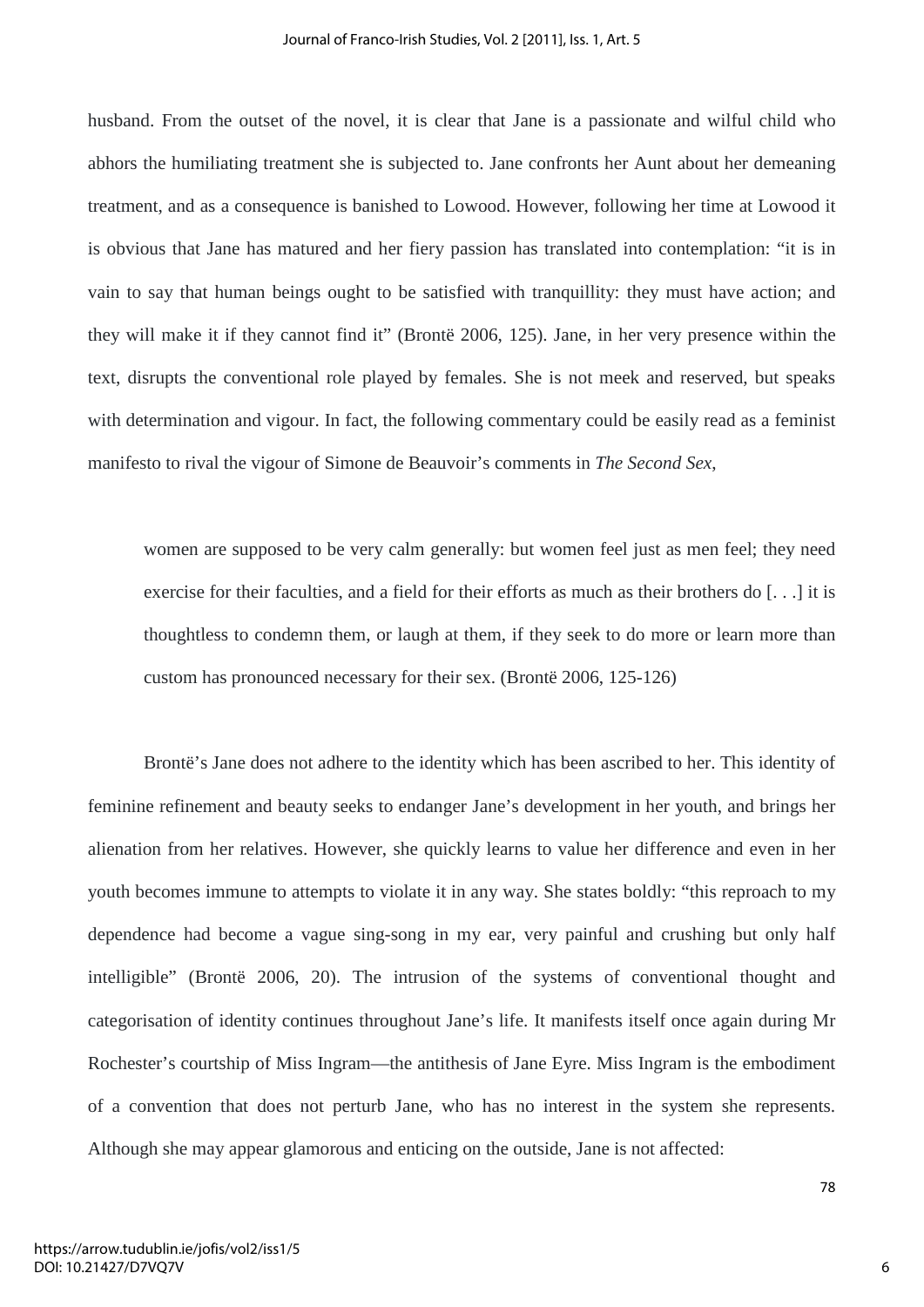Miss Ingram was a mark beneath jealousy: she was too inferior to excite the feeling. Pardon the seeming paradox: I mean what I say. She was very showy, but she was not genuine: she had a fine person, many brilliant attainments; but her mind was poor, her heart barren by nature. (Brontë 2006, 210)

Jane's comfort in asserting her own subjectivity is markedly evident here. In fact, it is her staunch self-confidence which preserves her identity and prevents her from becoming consumed by the centre. Jane is cognisant of the sacrifices she would make were she to move towards the centre. She sees these sacrifices in the figure of Miss Ingram, who has expended with an individual sense of self, resorting to convention and stereotype. One could argue that Jane Eyre's narrative voice is interwoven with deconstructive reasoning. Like Derrida, the deconstruction which she practices does not seek to be cruel;

it is not negative, even though it has often been interpreted as such despite all sorts of warnings. For me, it always accompanies an affirmative exigency, I would even say that it never proceeds without love. (Derrida 1995, 83)

Rather, deconstruction seeks to expose the pretences and falsehoods which govern our received notions of what it means to be female. To a large extent, Jane's commentary amounts to a counter narrative which relentlessly interrogates the linguistic and ideological system at play in the novel. Although the language of the novel may at times appear archaic and betray the true age of the novel its, treatment of the concept of gender is undeniably progressive. In an era of debate regarding gender which has seen the advent of gender re-assignment surgery *Jane Eyre* is a remarkably relevant novel. Our biological identities determine our sex but our gender identity is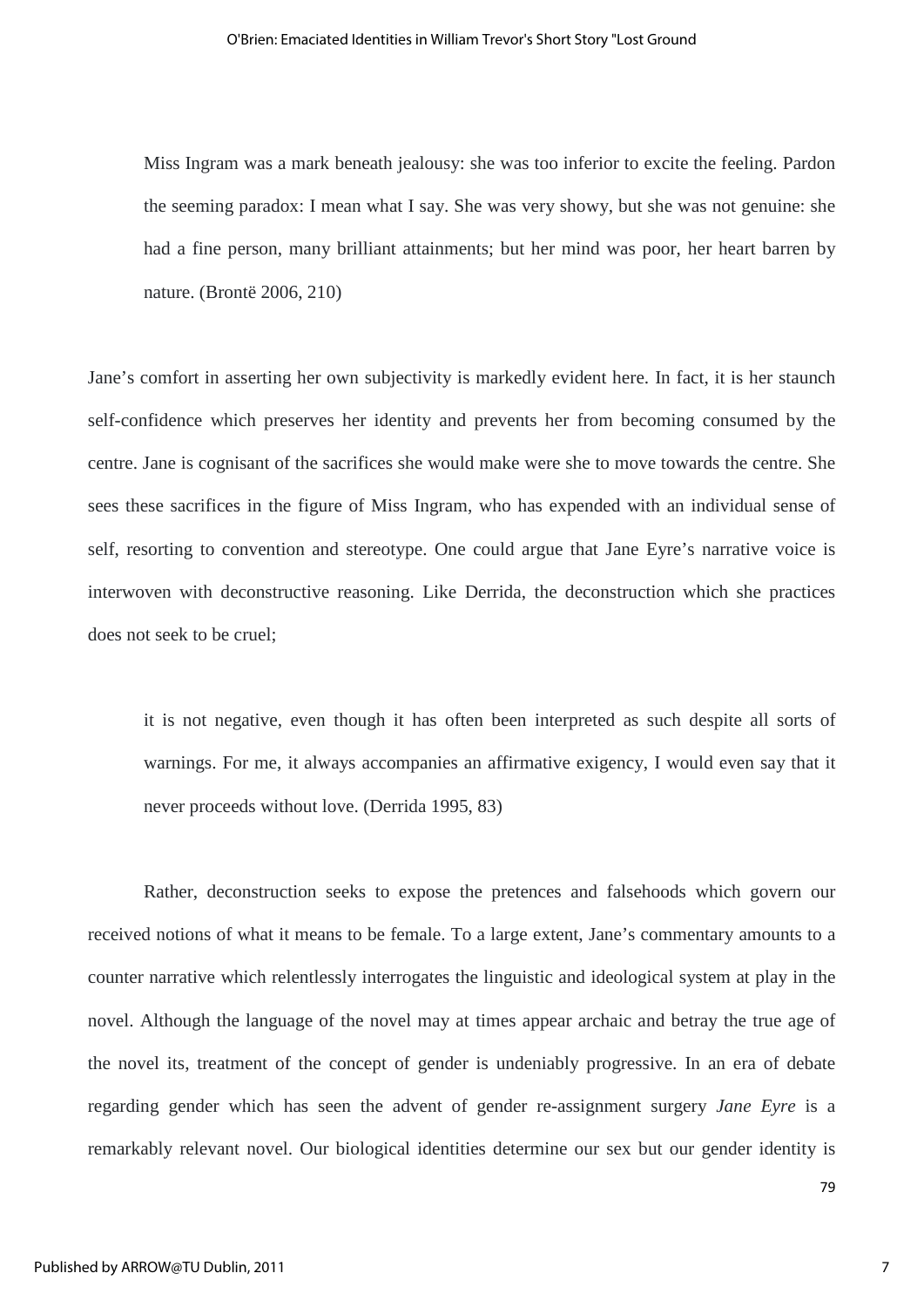something which is learned and not innate. Therefore all the traits which we associate with masculinity and femininity are learned. Jane possesses a female body biologically yet does not see the attributes she displays as corresponding with that identity. The binary oppositions at work in the novel equate men with reason, objectivity and logic, and women with emotion, a whimsical nature and the absence of serious thought. Jane's disruption of these binaries amounts to a resistance of their influence over her. Her proactive and determined nature rescues her identity from the brink of crisis.

Jane refuses to accept the subordinate role which society has ascribed to her. Jane demonstrates her resistance to such subordination in a symbolic way when she refuses to accept the marriage gifts which Rochester attempts to shower her with. She sees his generosity towards her and bestowal of gifts upon her as a means of appropriating and controlling her: "He smiled and I thought his smile was such as a sultan might, in a blissful and fond moment, bestow on a slave his gold and gems had enriched" (Brontë 2006, 301). Jane Eyre is clearly no slave, and her rebellious presence within the novel continually displaces and impedes the master-slave dialectic which tries to impose itself upon her throughout the novel.

However, Jane is at pains to escape the ideological framework that underlies the novel. The novel corresponds with Simone de Beauvoir's assessment of humankind in *The Second Sex*:

This humanity is male and man defines woman not as herself but as relative to him; she is not regarded as an autonomous being. [. . .] She is defined and differentiated with reference to men and not he with reference to her. He is the subject, he is the absolute—She is the other. (de Beauvoir 1997, 16).

*Jane Eyre* is works against the traditional paradigm in which man is imbued with superiority from the outset. The Bible describes how God created woman from man. Woman is a product of man and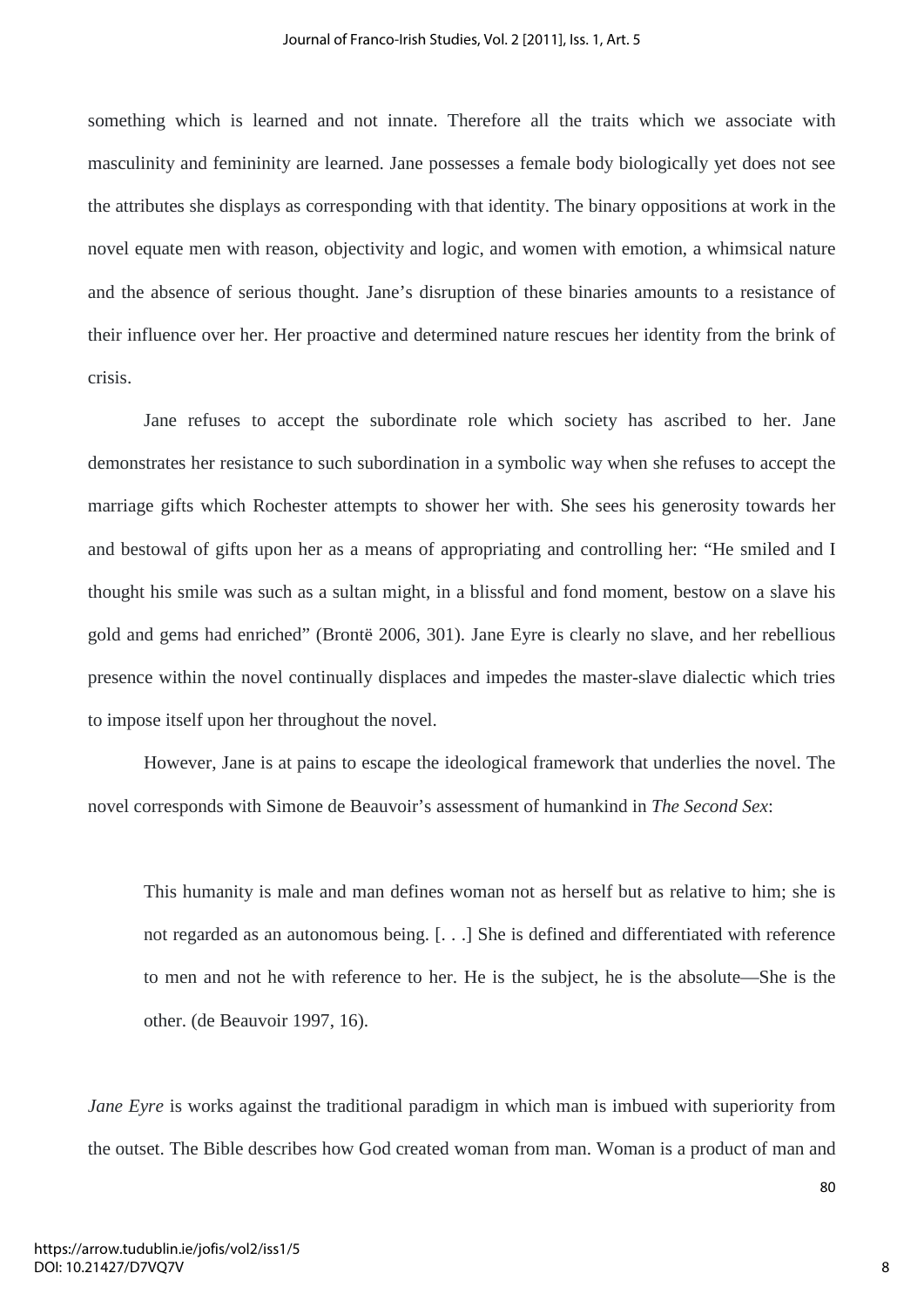is therefore his inferior, his other, owing to him her very existence: "the rib which the Lord God had taken from the man he made into a woman and brought her to the man" (Moses 2. 21-23).

In addition to Jane, another female character, Bertha Mason, plays an important role in the novel, and this despite the fact that she is largely denied a voice. Jane's fervent need to express her identity—"speak I must" (Brontë 2006, 45)—is set in stark contrast to Bertha Mason who is marginalised to such an extent that her identity approaches non-existence. Jane's continual attention to the preservation of her own identity allows her to assume a degree of control over her destiny. She wishes to be the governor of her own destiny, free from influences which may seek to mould her identity to what it requires: "I only want an easy mind, sir; not crushed by crowded obligations" (Brontë 2006, 302). She feels that she is Rochester's equal: "I felt at times, as if he were my relation, rather than my master" (Brontë 2006, 166). In direct opposition, Bertha Mason's identity is crushed by the weight of social conformity which bears down upon her. Her character becomes the personification of hysteria: "it grovelled, seemingly, on all fours, it snatched and growled like some strange wild animal" (Brontë 2006, 327-328). She is locked away, a madwoman in the attic. The differences between Jane and Bertha are foregrounded by the text: "compare these clear eyes with the red balls yonder" (Brontë 2006, 329).

Bertha is the embodiment of non-conformity, something which patriarchal society does not permit amongst women. She is other, a savage creature. Her character descriptions bear strong similarities to the delineation of Heathcliff's character in Emily Brontë's *Wuthering Heights*. Heathcliff is defined by his fiery temperament "an unreclaimed creature, without refinement, without civilisation; an arid wilderness of furze and whinstone" (Brontë 1994, 125). Bertha is also characterised by her primal and animalistic responses. She is "at once intemperate and unchaste" (Brontë 2006, 345). Rochester, who is immersed in the patriarchal ideology of the time, sees Bertha's madness as relinquishing him from the responsibilities of marriage. Rochester presides over the locus of power and believes he has the authority to decide to remarry if he chooses: "That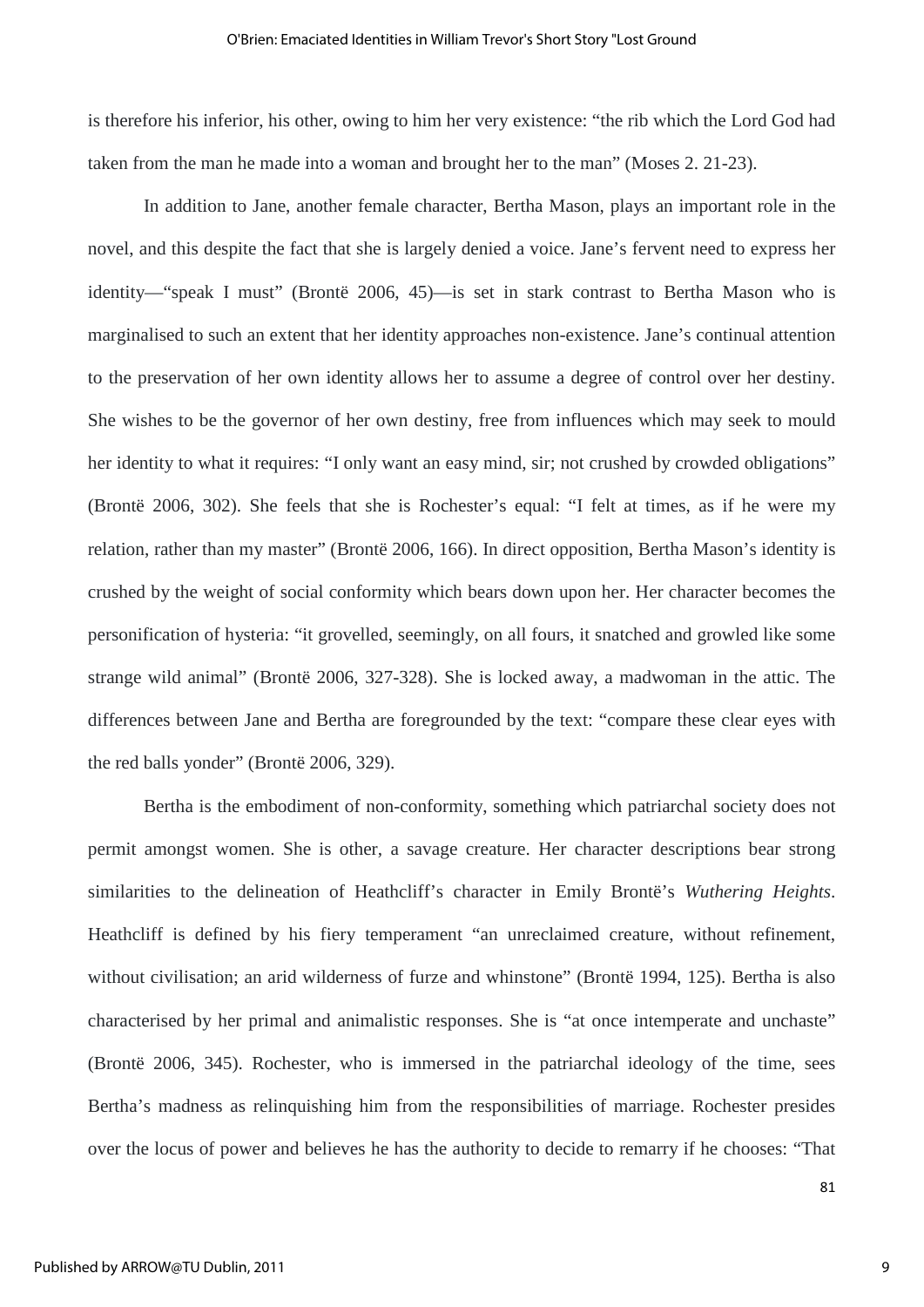woman, who has so abused your long suffering—so sullied your name; so outraged your honour; so blighted your youth—is not your wife; nor are you her husband." (Brontë 2006, 347)

Rochester believes he has the authority to break his marriage vows, but in doing so he attempts to erase Bertha's identity as his wife. Bertha's enforced silence is juxtaposed with Jane's ardent struggle throughout the novel to reclaim her identity from the brink of effacement at various stages. This struggle to form and nurture her burgeoning sense of identity commences at Gateshead where she continually felt 'discord' (Brontë 2006, 23). Jane's experiences at Lowood teach her the value of fortitude and forbearance of character. She learns from Helen Burns to look inward rather than outward for reassurance that she is making the correct decisions: "If all the world hated you, and believed you wicked, while your own conscience approved you, and absolved you from guilt, you would not be without friends" (Brontë 2006, 81). However, Jane is unsure and explains to Helen "that is not enough: if others don't love me, I would rather die than live" (Brontë 2006, 81). Helen clearly finds the binaries of inner-outer and public-private identities by which some people choose to live their lives repugnant.

This mindset is again seen in the episode where Jane decides to leave Thornfield Hall and abandon Rochester forever. She vacillates between feeling resolute in her decision that she must leave him as she does not want to become a mistress to a married man and a yearning to run into his embrace: "there was a heaven—a temporary heaven—in this room for me, if I chose: I had but to go in" (Brontë 2006, 359). Jane succeeds in ridding herself of her femininity, which, if stereotypes were to be believed, would lead her towards an irrational and emotive response to her dilemma. Eventually, she triumphs over her emotions and manages to leave Thornfield. Is Jane's decision to leave symbolic of her triumph over the binaries which have impinged on her individuality throughout her life?

Well, Jane's journey towards self-actualisation is not yet complete. Her ability to forge a coherent sense of self lies precariously on the edge of a precipice over which St John Rivers may

https://arrow.tudublin.ie/jofis/vol2/iss1/5 DOI: 10.21427/D7VQ7V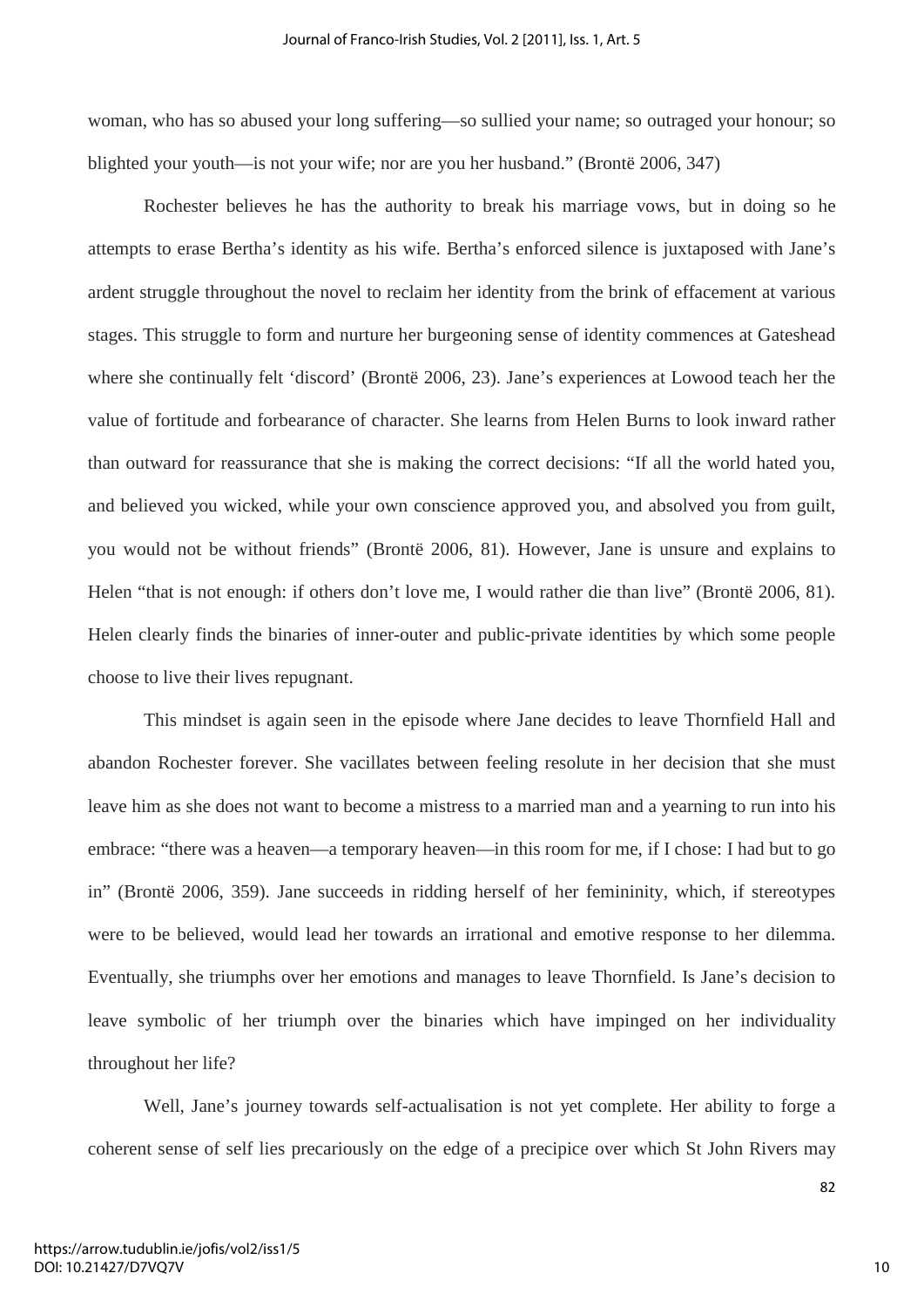succeed in nudging Jane if she shows weakness. St John urges Jane to accompany him to India as his wife. Jane is aware that such an action would result in the loss of identity and declares that "such a martyrdom would be monstrous" (Brontë 2006, 451). She declines St John's invitation, and instead returns to Rochester who she has learnt is now a blind cripple.

Although Jane returns to and marries Rochester, her role as a powerful and independent woman has not been diminished. Jane does not return to be Rochester's mistress. If Jane had opted to go to India with St John, or to become Rochester's illegitimate wife, she would have had to surrender her identity. This identity is marked by her strength of character, which endeavours to be invulnerable to outside influences. Rochester makes reference to this quality of Jane's character when he remarks: "I know what sort of mind I have placed in communication with my own; I know it is not liable to take infection: it is a peculiar mind; it is an unique one" (Brontë 2006, 163). Jane defies the expectations of how a subservient woman should behave and returns to Rochester not as his mistress but as her own: "I told you I am independent, sir, as well as rich: I am my own mistress" (Brontë 2006, 483).

However, as previously mentioned, Jane is not the only female protagonist the novel houses. Although she is largely denied a voice, Bertha Mason serves an important symbolic function in the novel. A deconstructive approach to both Bertha's and Jane's situations reveals that both woman jeopardise the stability of the roles which society has assigned to them. Jane challenges the conventional feminine role which is thrust upon her and Bertha in a similar manner threatens the domestic space of England.

Bertha's character bears many similarities to that of Milton in William Trevor's "Lost Ground". Just as Bertha's character jeopardises the conventions of the domestic space of England, Milton's character represents a threat to the political and cultural imperatives of Ireland. A deconstructive reading of the text reveals the central question posed by the text. This central question bears many similarities to the questions posed by Charlotte Brontë's *Jane Eyre*, in that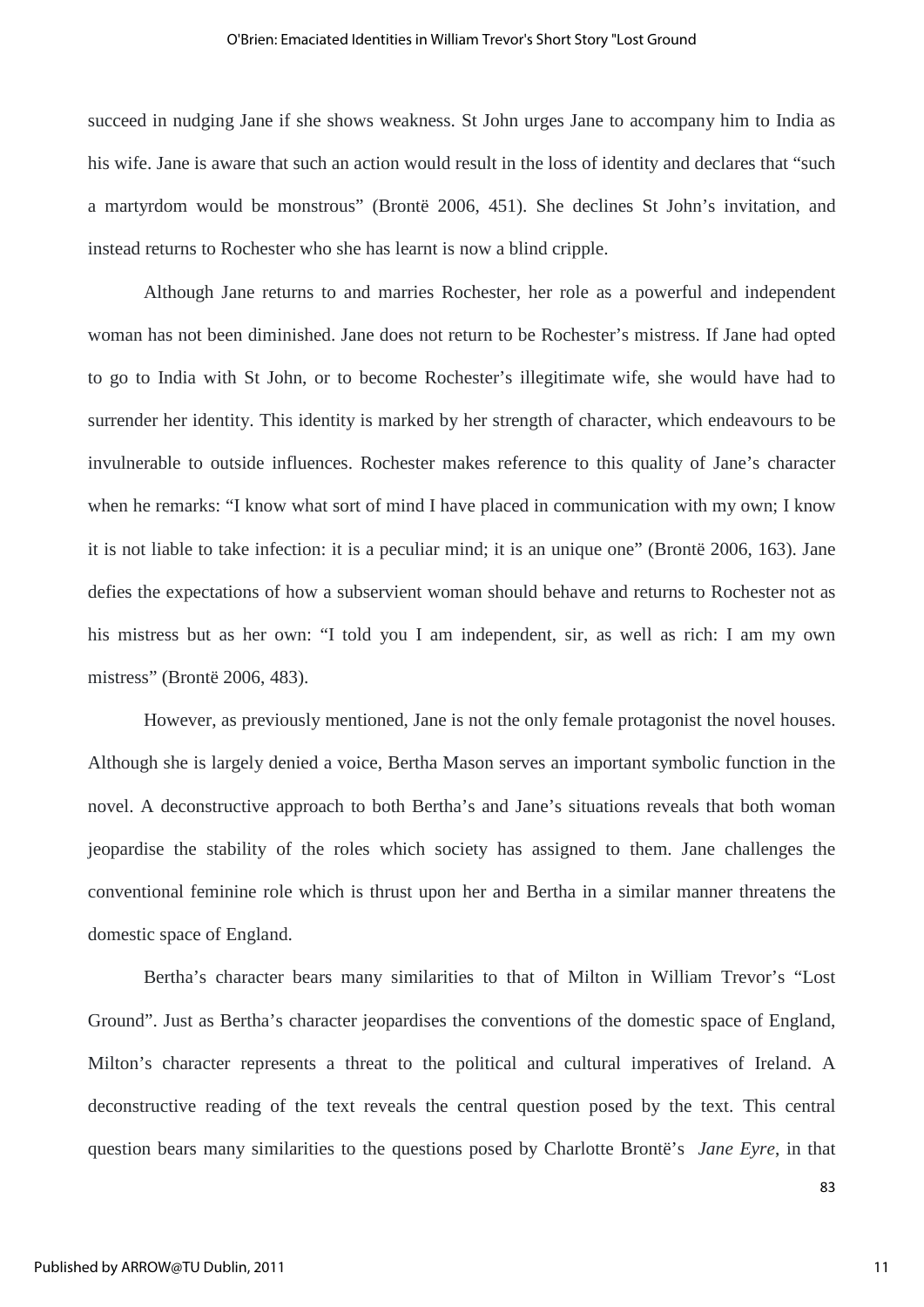William Trevor's "Lost Ground" also interrogates the potential for a subject to swim against the tide of collective identity.

William Trevor's short story "Lost Ground" functions in a similar manner in that it too interrogates the elements of the equation which result in the formation of a sense of identity. Both *Jane Eyre* and "Lost Ground" gradually yet steadily begin to undercut the influences which affect identity. In both works, meaning is dislocated from the safe haven of authority it has cultivated for itself. Displaying many similarities to Brendan Kennelly's *Cromwell*, both works are executed in a manner which "aggressively resists generic categorizations" (McDonagh 2003, 322).

Trevor's "Lost Ground" weaves into the fabric of the text a hybrid of postcolonial and postmodernist concepts. In fact, the text may be said to marry the two in order to extrapolate meaning and incite questioning. In the first instance, it foregrounds Milton's character, the colonial other of the text. The story delves further into the intricacies and vicissitudes of Milton's identity and in so doing documents his struggle to form a sense of personal identity which is not invaded by the notion of a collective national identity. Milton plays a pivotal role within the text; his character functions on a symbolic level to represent the struggle of the individual identity to assert its authority amid a staunchly held collective identity.

Milton is a member of the Leeson family. The story quickly moves to establish a domesticated rural setting in Co. Armagh. The influence of Milton's family upon his character is made clear in subtle yet unmistakable ways from the outset. The centrality of the family unit is symbolised by the physical dimensions of the house. The house and its environs are demarcated by the text as indicating and "reflecting the hard-working Protestant family the Lessons were" (Trevor 1996, 150). The table around which they sit to have their meals—"an oak table, matching the proportions of the room, dominated its centre" (Trevor 1996, 150)—has been in the family for generations. The table may be said to represent the fact that Milton's family's beliefs stand at the centre, stabilising his identity and the identity of all the family members in the direction which it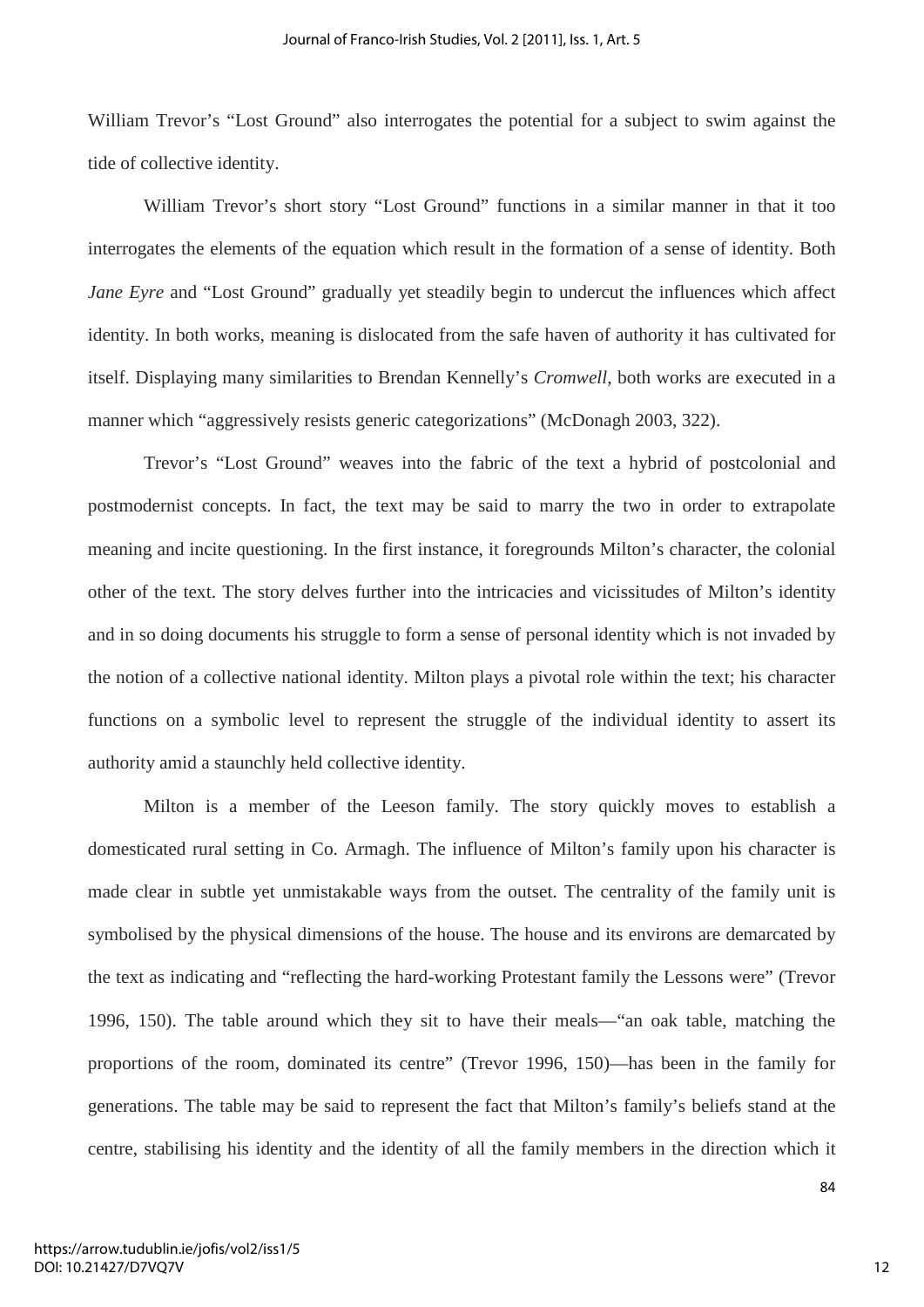deems appropriate. The table which lies at the heart of the family is reminiscent of Derrida's concept of the centre; the family becomes a microcosm which transcends its "Leeson territory" (Trevor 1996, 150).

One day while out in his father's orchard, Milton sees an apparition. At first, the story disorientates the reader into thinking that the apparition may have been a dream, like the dream he had about one of the local girls. However, while we initially dismiss the apparition as a product of puberty and Milton's burgeoning sense of manhood, it quickly becomes apparent that this is not the case: "the next morning the dream quickly faded to nothing, but the encounter with the stranger remained with Milton" (Trevor 1996, 152). The lady which appears to Milton in the orchard claims to be St Rosa and gives Milton the following instruction: "'Don't be afraid,' she said, 'when the moment comes. There is too much fear'" (Trevor 1996, 153). In the meantime, we encounter Milton's brother Garfield:

 [I]n Belfast Garfield was more than just a butcher's assistant. Garfield had a role among the Protestant paramilitaries, being what he himself called a "hard-man volunteer" in an organisation intent on avenging the atrocities of the other side. The tit-for-tat murders spawned by that same hard-man mentality, the endless celebration of a glorious past on one side and the picking over of ancient rights on the other, the reluctance to forgive.

(Trevor 1996, 155)

As the story progresses we receive a more vivid introduction to the manner in which the family is coloured ideologically. They proudly march "bowler-hatted and sashed" to celebrate "King William's famous victory over Papist James in 1690" (Trevor 1996, 156). While Milton participates, the text appears to suggest that there is something ineffectual about his contribution: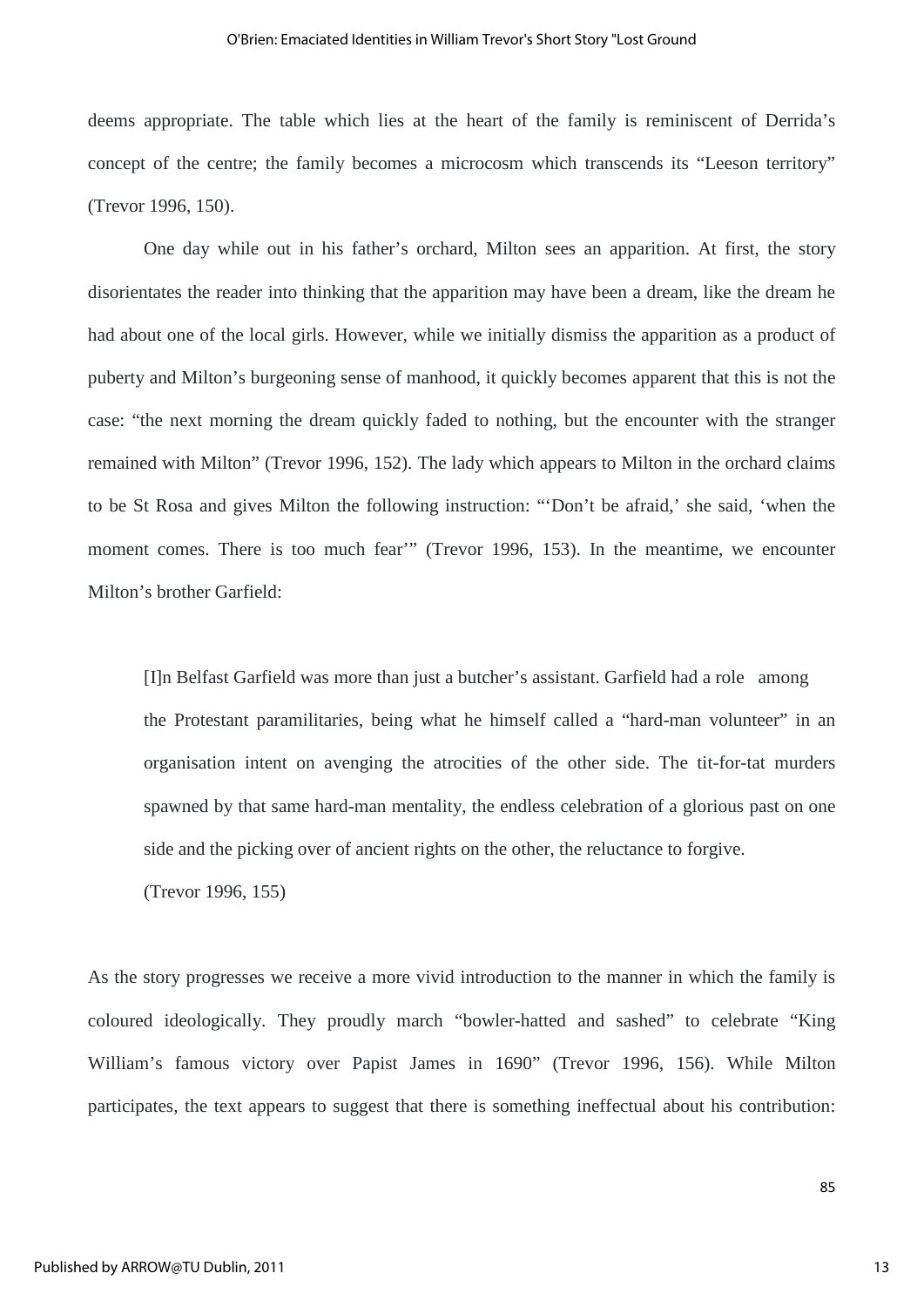"before Garfield had gone to Belfast he'd marched also, the best on the flute for miles around. Milton marched, but didn't play an instrument because he was tone-deaf" (Trevor 1996, 156).

Milton is troubled by the memory of his encounter with the woman. He finds himself at an impasse as he is unable to unburden himself to his family. It is intimated by the text that he fears their response. Such is the extent of the family's immersion in their particular ideology, Milton cannot unburden himself to his mother: "it seemed wrong that his mother, who knew everything about him [. . .] shouldn't have been confided in" (Trevor 1996, 157). Instead, Milton tells his brother-in-law, and, later, a Catholic priest of his experience. However, neither of the people he confides in are able to look beyond the divide which separates them:

He had been affronted by the visit, but he didn't let it show. Why should a saint of his Church appear to a Protestant boy in a neighbourhood that was overwhelmingly Catholic, when there were so many Catholics to choose from? (Trevor 1996, 167).

This divide is the result of a collective identity which had been cultivated by both sides to differentiate themselves from each other. These collective identities are based on exclusion, the rendering of another identity as other, and do not reflect the communality of human experience. Instead, these collective identities are based on artificially constructed, rigid notions of what it means to belong to a particular group. John McDonagh in his article 'Blitzophrenia' traces the significance of these "plastic pictures." In the case of Ireland's construction of the concept of nation, McDonagh comments that

One of the most enduring "external plastic pictures" of Ireland was portrayed by Eamon de Valera after the end of the Second World War, when in response to Winston Churchill's thinly veiled criticism of the Free State's official neutrality, he declared that despite being

https://arrow.tudublin.ie/jofis/vol2/iss1/5 DOI: 10.21427/D7VQ7V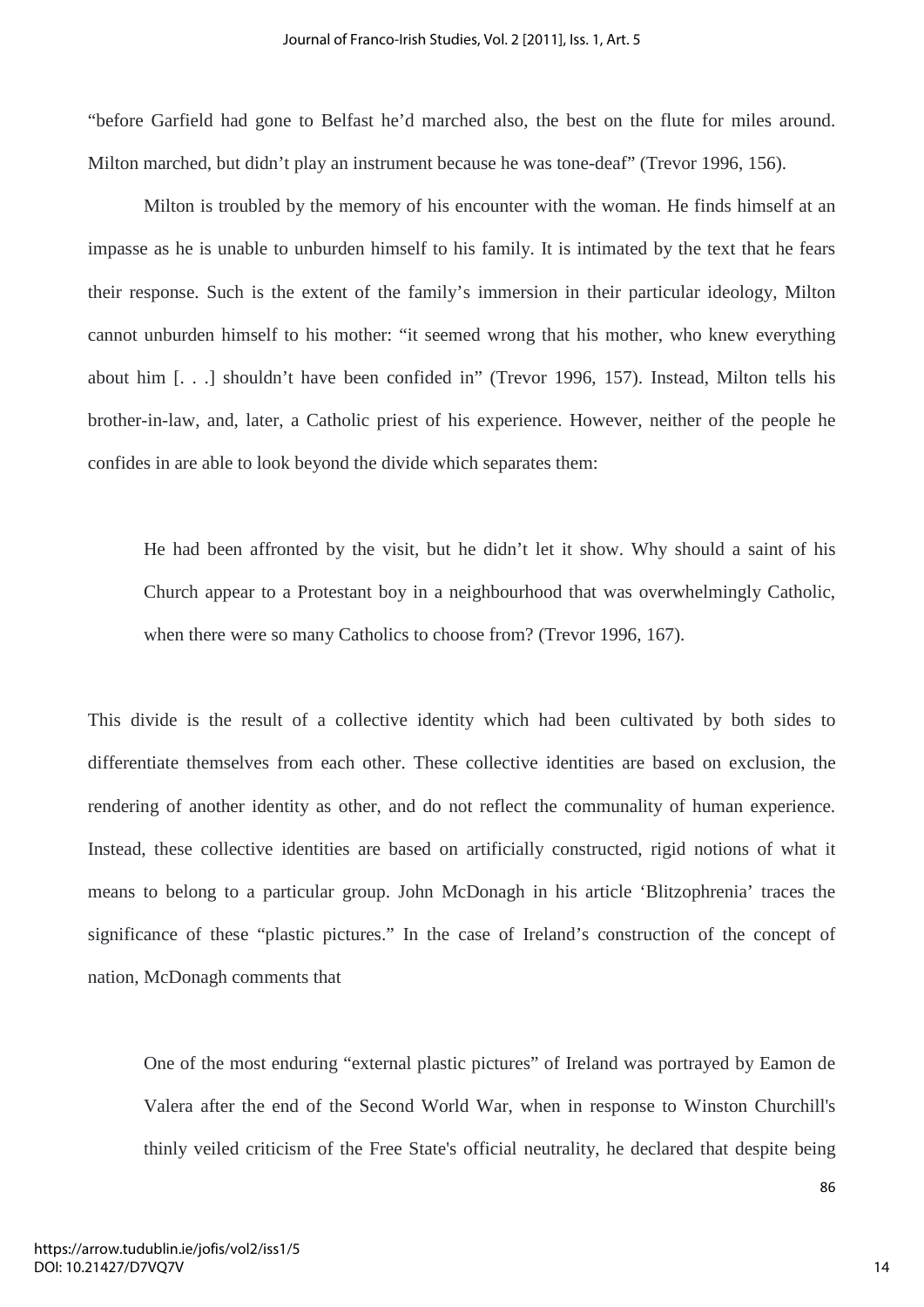'clubbed into insensitivity' over 'several hundred years' Ireland 'stood alone against aggression' and emerged as 'a small nation that could never be got to accept defeat and has never surrendered her soul'. (McDonagh 2003, 327)

This idea of the "soul" is very important according to McDonagh, and liberates Ireland to apportion credence to its means of attaining freedom, because the end, the preservation of Ireland's "soul," is seen as justifying the means, whether violence or death. However, this idea of the "soul" of a nation's identity is not exclusive to the Republic of Ireland. Trevor's "Lost Ground" illustrates that the preservation of a nation's soul was used as a means of justification on both sides of the divide. Garfield acts as the guardian of this "soul"; therefore his role is valid because it has been inherited from the past and deemed natural and pre-ordained. McDonagh asserts that Kennelly also acknowledges in his epic poem *Cromwell* the damage which a notion of collective yet exclusive identity was capable of eliciting: "In *Cromwell,* Kennelly does not shirk from highlighting the violence committed by both sides in Ireland's sectarian conflict" (McDonagh 2003, 329).

"Lost Ground" illustrates the extremes which can be resorted to in order to preserve a sense of identity. When Milton eventually reveals his experience to his family and tells them he wishes to preach, they lock him up in their house. His perceived insanity is seen as a threat of their cultural image and identity. His mother banishes all of her maternal sentiments, such is the extent of her disgust: "'Shame?' Milton said when his mother employed the word. 'On all of us, Milton'" (Trevor 1996, 173). The text performs a relentless emasculation of his character. It is here that the similarities between Milton's character and that of Bertha Mason become apparent. Hysteria and insanity were stereotypically feminine phenomenon in 1847. Milton's "femininity" threatens the masculine ideal which is asserted throughout the text. Just as it necessitates Bertha's demise to restore harmony to the domestic space and facilitate Rochester and Jane's legitimate union, it takes Milton's assassination to unburden his family of the threat he poses.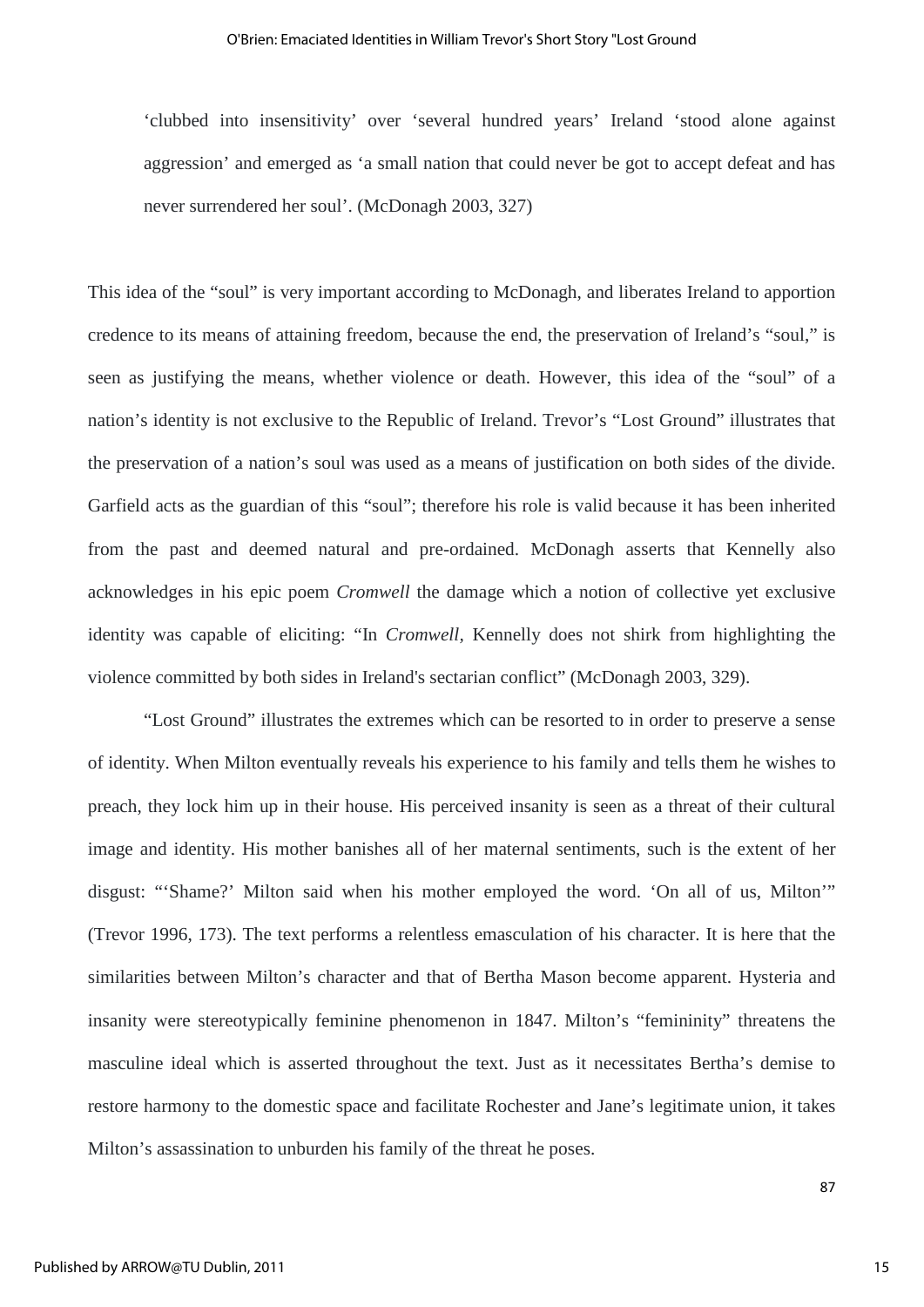Derrida's writings on the notion of sexual difference are particularly interesting with regard to Milton's and Bertha's characters. A deconstructive reading of each text reveals the manner in which identities which do not conform to traditional structuralist binaries can be effaced, sucked into the matrix of a system which stifles to the point of silence anything which does not conform to the tenets of that particular framework. Identities are seen to be emaciated to the point of extinction by a system which fails for whatever reason to voice them. In this respect, Derrida views the system as inherently flawed. The closed nature of language and in particular its parasitic dependence on opposition obstructs its ability to denote sexual difference. When sexual difference is subjected to the constrained nature of the linguistic system the system corrodes its integrity and absorbs it into its being. A being which forces it to ascribe itself to a binary. He does not elucidate on how such an alteration would be possible or actuated, but Derrida suggests that the voicing of each individual's sexual identity would involve the inauguration of a new expressive system of sexual difference. He notes that

in order to be exposed to the braided polyphony which is coiled up in every voice, perhaps we must come back to a vocal difference rebellious to any opposition and which is not derived from anything else: it belongs to no one, it carries spacing and does not let space be assigned to it. [. . .] Even bisexuality is insufficient for it. Nor dies it "express" a community, if we mean by that a totality of subjects, a "we" a collection of egos, men or women—"we men," "we women," etc. (Derrida 1995, 162).

Derrida suggests that we must escape the structural constraint which mutes difference. He observes that the unique nature of difference is simplified and objectified to a singular by the process of structuralism: "it is the brutality of assignation which multiplies hypostases in order to oppose vocal

16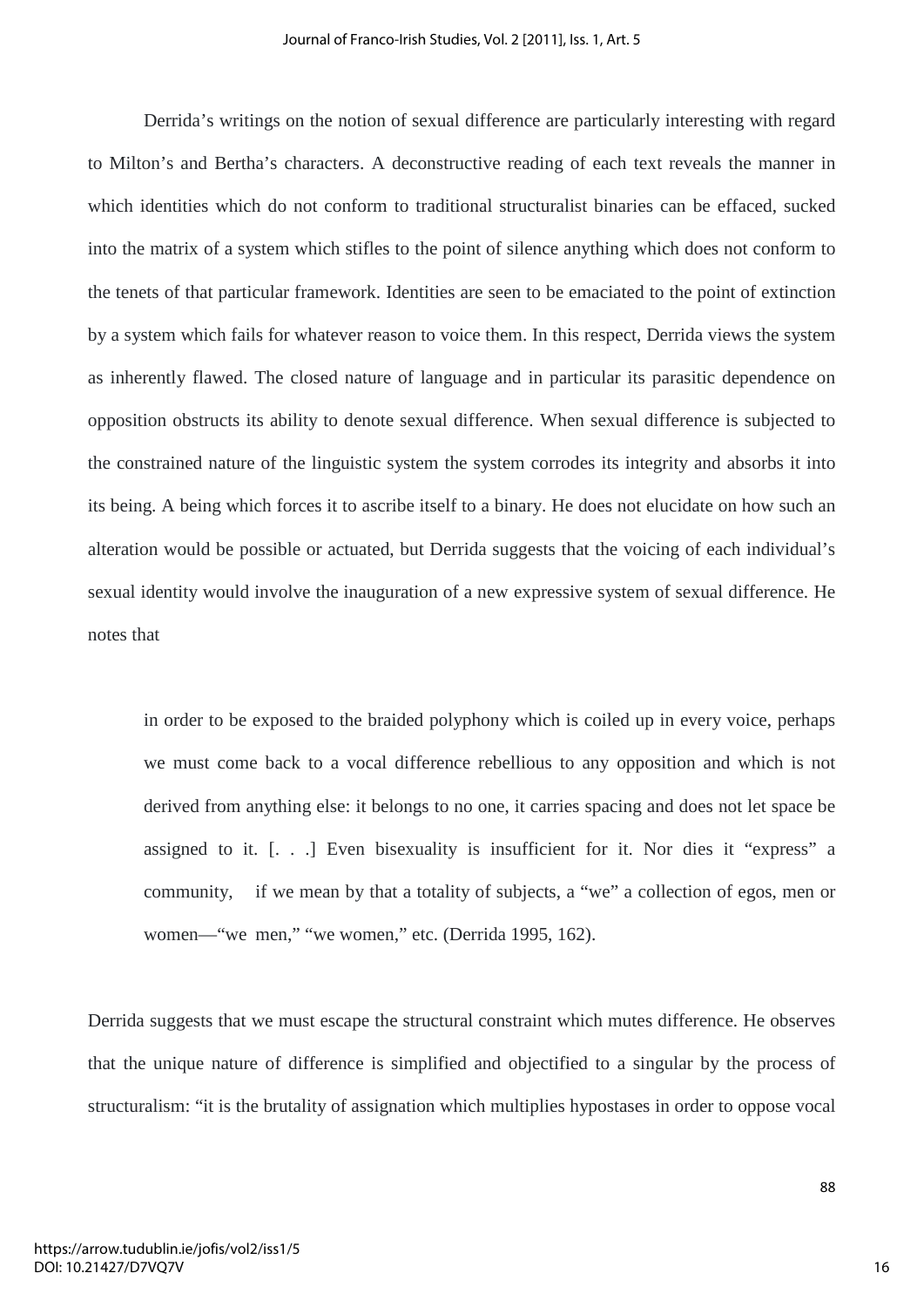difference, to turn difference into opposition, into an opposition without multiplicity" (Derrida 1995, 162).

For Derrida, if the writing of sexual difference is to achieve any semblance to the reality of which it speaks, a new species of writing must emerge, "a singular writing, the idiom of an inimitable difference that is not true to a type" (Derrida 1995, 165). However, this type must mark a new beginning and be what Derrida describes as a "type without type" (Derrida 1995, 165). However, the nagging question which Derrida acknowledges as part of his commentary remains: "how to negotiate with phallogocentric axiomatics that have dominated so long? "(Derrida 1995, 170).

It is intimated in "Lost Ground" that Garfield murdered his brother in order to erase the threat which he posed:

Looking at him across the open grave, Hazel suddenly knew. In ignorance she had greeted him an hour ago in the farmhouse......The shame had been exorcized, silence silently agreed upon. (Trevor 1996, 181)

Unsurprisingly, it is Milton's sister who draws this conclusion—someone who has shunned contact with her family because she fears the strength of ideology. Her femininity, against stereotype and convention, offers clarity and reason, as opposed to the absence of logic with which she would typically be associated. Her enforced silence within the story screams with significance. An immediate affinity is evident between Hazel and her brother. To what extent did Milton's sojourn into the realm of "femininity" and sensibility offer him clarity? Why was Milton viewed as such a liability?

The story's title and conclusion offer insight in this regard. By the story's denouement it is clear that Milton is the "Lost Ground" of the story's title. "Milton had disobeyed" (Trevor 1996,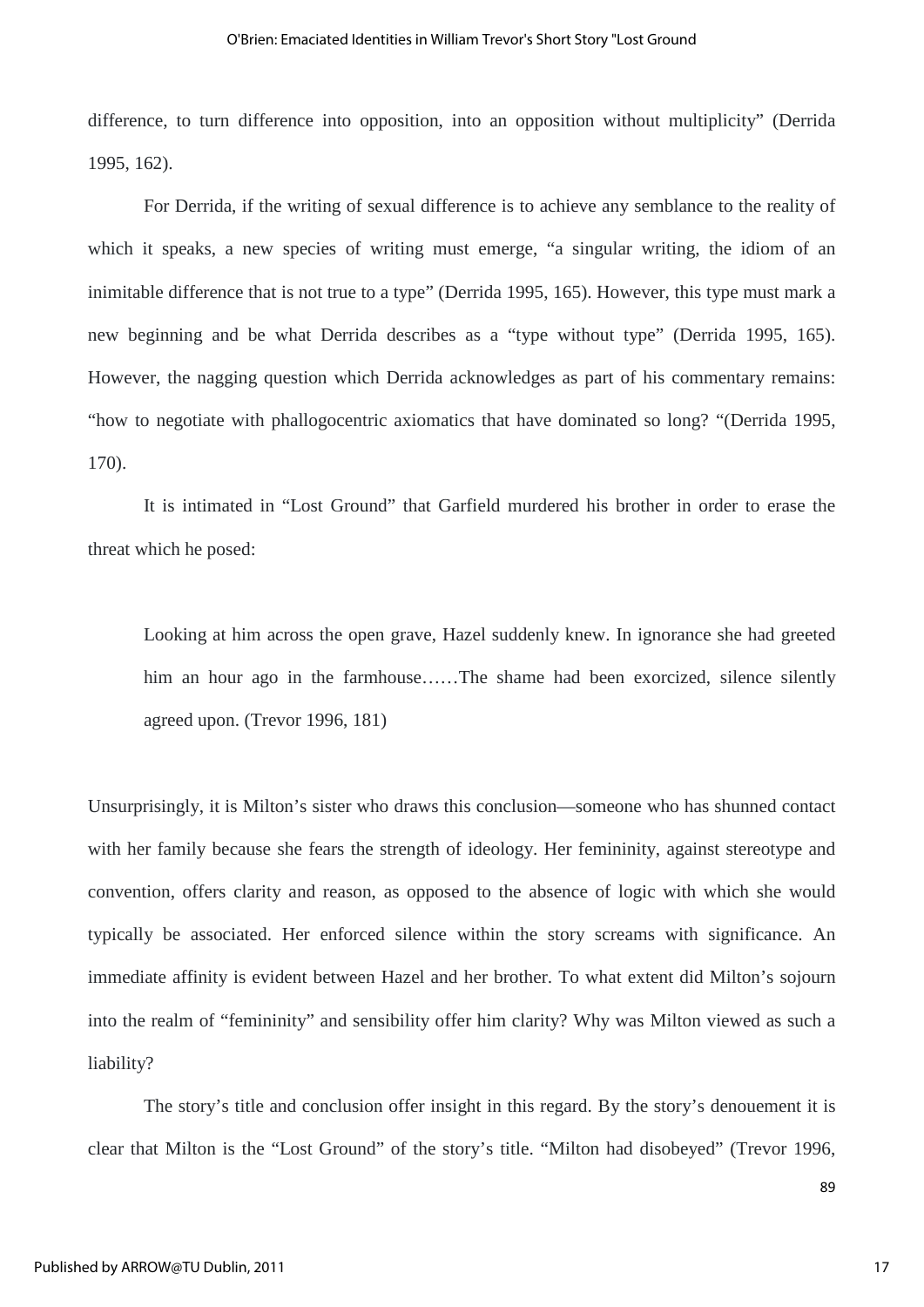182) in that he dared to venture outside of the territory which validated the preservation of collective identity in an unquestioning manner. Poignantly, his character acts as a sacrificial victim illustrating the result of privileging national identity over personal or familial identity. The Leesons may believe that "Milton's death was the way things were, the way things had to be: that was their single consolation. Lost ground had been regained" (Trevor 1996, 182-183). However, the story begs the question—at what expense has lost ground been regained? Does the end indeed justify the means or is the end a phantasm as unattainable as the myth of identity which lies at its ideological centre?

Through their respective narratives, both *Jane Eyre* and "Lost Ground" demonstrate that in order to fully adopt a hegemonic ideology, a renouncement of difference must occur. Difference must be shunned in order to achieve sameness. The irony is that, as Edward Saïd maintained in his seminal work, *Orientalism*, our sense of self is relational to and in opposition to the sense of our other. The linguistic link between self and other is indissoluble, as one requires the other to achieve expression. The maintenance of this link can also be strategic in that it can be exploited in order to establish a false dynamic of power. The deconstructive approach to literature has the potential, as we have seen, to create a more egalitarian relationship between the centre and the margins. In particular, deconstruction—by inverting the trend of giving prevalence to the centre—restores those in the margins and gives them and their situations a voice. In a postmodernist manner, questions proliferate. Both *Jane Eyre* and "Lost Ground" pose two very important questions which continue to trouble us long after we have finished reading. Who gives credence to and sanctions the validity of ideology? Which "souls" do we treasure? These are questions crucial to an understanding of the crisis of identity; they demonstrate literature's ability to raise concerns in a manner which precipitates further probing and investigation.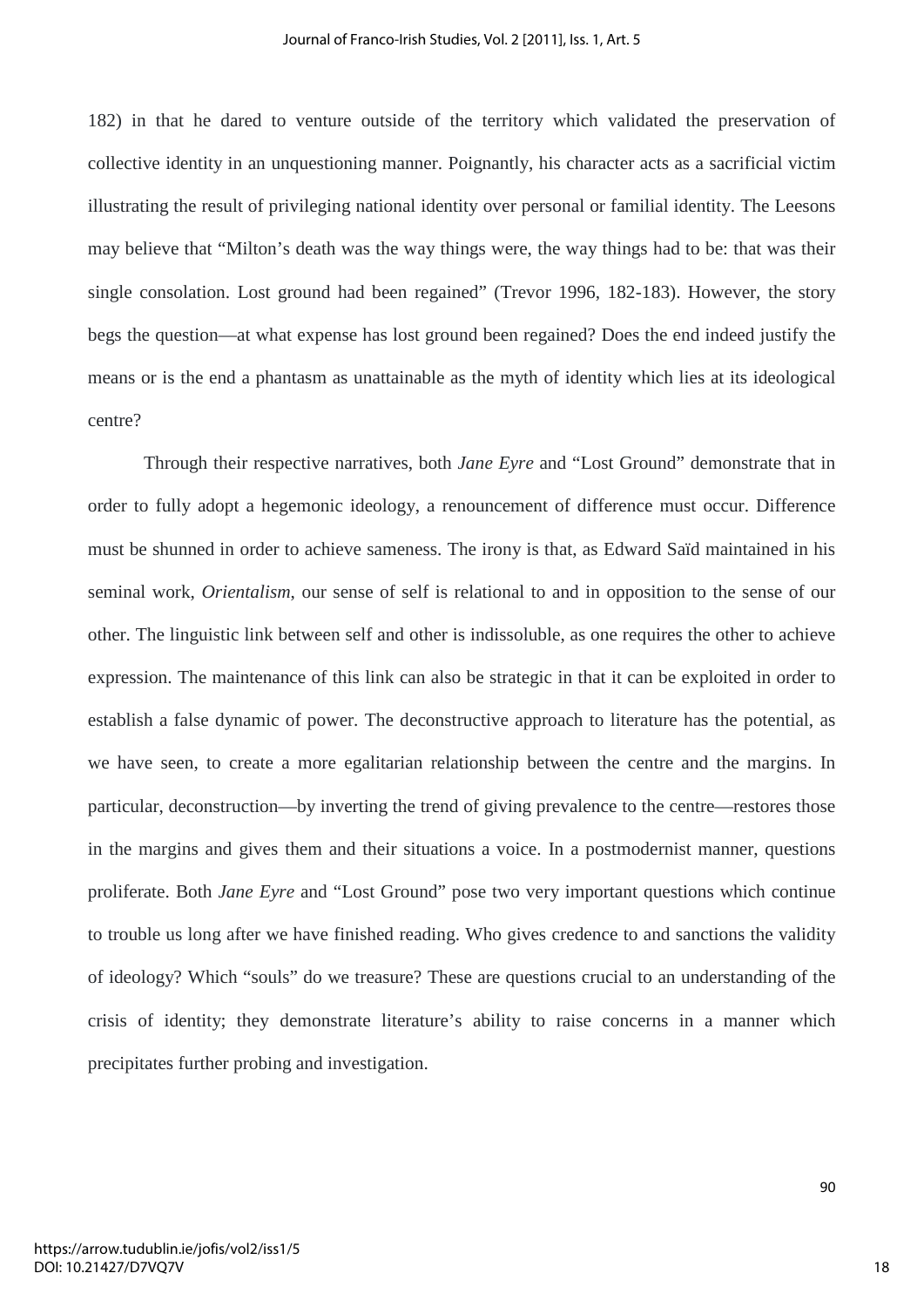#### **Works Cited:**

Brontё, Charlotte, 2006. *Jane Eyre*. London: Penguin.

De Beauvoir, Simone, 1997. *The Second Sex*: translated and edited by H.M. Parshley. London: Vintage.

Derrida, Jacques, 1993. *Limited Inc*. Illinois: Northwestern University Press.

Derrida, Jacques, 1995. *Points…Interviews, 1974-1994*. Edited by Elizabeth Weber. Translated by Peggy Kamuf. California: Stanford University Press.

Derrida, Jacques, 2006. *Writing and Difference*. Oxon: Routledge Classics.

Derrida, Jacques and Catherine Malabou, 2004. *Travelling with Jacques Derrida*. Translated by David Wills. Stanford: Stanford University Press.

De Saussure, Ferdinand, 1983. *Course in General Linguistics*: translated and annotated by Roy Harris. Guildford: Biddles Ltd.

Lacan, Jacques, 1977. *Écrits: A Selection*. Great Britain: Tavistock Publications Ltd.

McDonagh, John, 2003. 'Blitzophrenia: Brendan Kennelly's Post-Colonial Vision' in the *Irish University Review*. Dublin: Colourbooks Ltd.